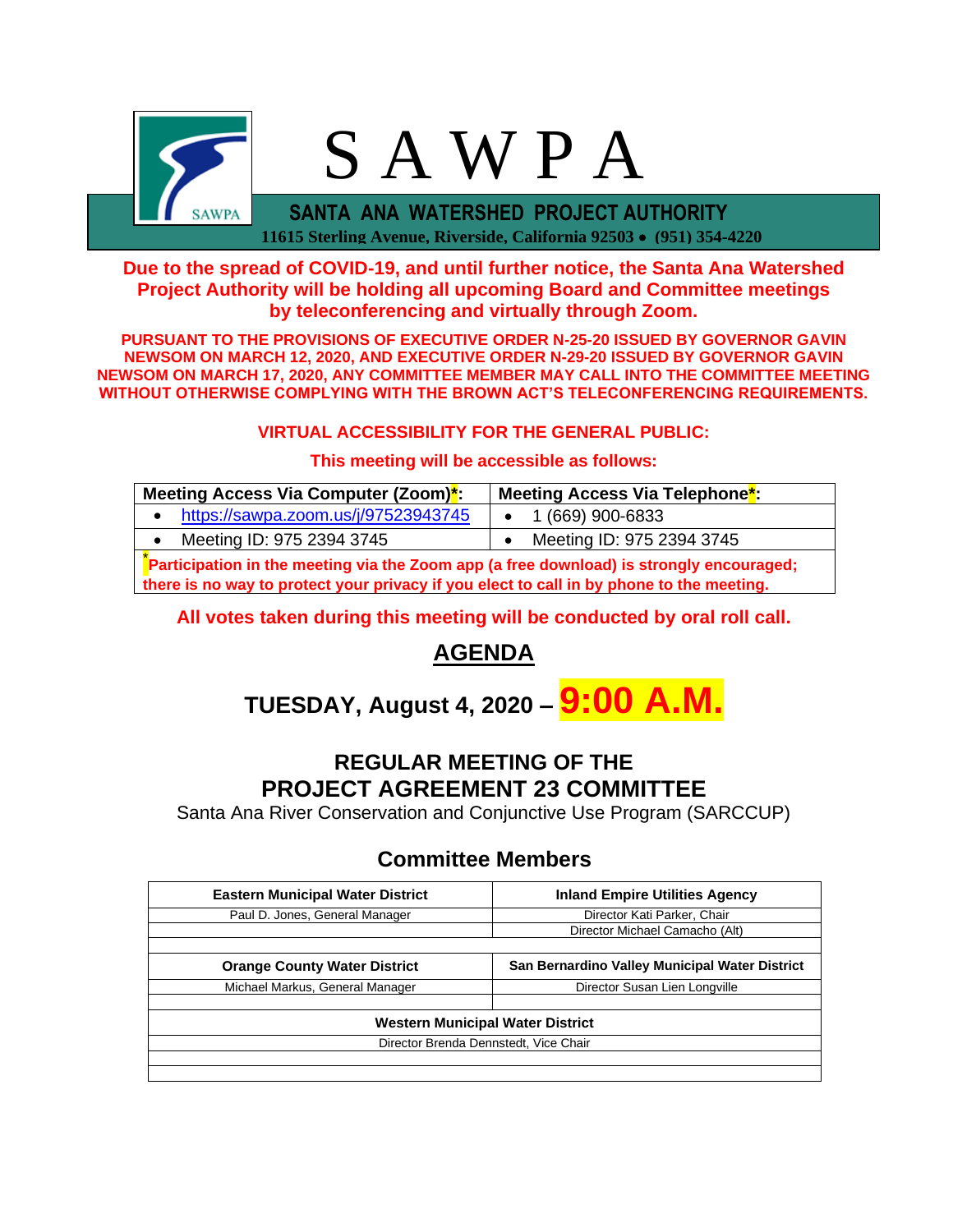### **1. CALL TO ORDER | PLEDGE OF ALLEGIANCE (Kati Parker, Chair)**

#### **2. PUBLIC COMMENTS**

Members of the public may address the Committee on items within the jurisdiction of the Committee; however, no action may be taken on an item not appearing on the agenda unless the action is otherwise authorized by Government Code §54954.2(b).

**3. APPROVAL OF MEETING MINUTES: June 2, 2020**

**Recommendation:** Approve as posted.

- **4. INFORMATIONAL REPORTS Recommendation:** Receive and file the following oral/written reports/updates.
	- **A. SARCCUP Project Updates Presenter: SAWPA Member Agencies and SAWPA**
	- **B. SARCCUP Detailed Schedule Presenter: Woodard & Curran**
	- **C. SARCCUP Grant Payment Updates Presenter: Mark Norton**
	- **D. Metropolitan Water District of Southern California (MWDSC) Agreements | Update** 1. Operating Agreement **Presenter: EMWD** 2. Cooperating Agreement **Presenter: SBVMWD**
	- **E. Update on Sub-Agreement Amendments Between SAWPA and SAWPA Member Agencies Presenter: Mark Norton**

## **5. COMMITTEE MEMBER REQUESTS FOR FUTURE AGENDA ITEMS**

## **6. ADJOURNMENT**

#### **PLEASE NOTE:**

In compliance with the Americans with Disabilities Act, if you need special assistance to participate in this meeting, please contact the Clerk of the Board at (951) 354-4220. Notification at least 48 hours prior to the meeting will enable staff to make reasonable arrangements to ensure accessibility to this meeting.

Materials related to an item on this agenda submitted to the Committee after distribution of the agenda packet are available for public inspection during normal business hours at the SAWPA office, 11615 Sterling Avenue, Riverside, and available at [www.sawpa.org,](http://www.sawpa.org/) subject to staff's ability to post documents prior to the meeting.

#### **Declaration of Posting**

I, Kelly Berry, Clerk of the Board of the Santa Ana Watershed Project Authority declare that on July 29, 2020, a copy of this agenda has been uploaded to the SAWPA website a[t www.sawpa.org](http://www.sawpa.org/) and posted at SAWPA's office, 11615 Sterling Avenue, Riverside, California.

 $\sqrt{s}$ 

\_\_\_\_\_\_\_\_\_\_\_\_\_\_\_\_\_\_\_\_\_\_\_\_\_\_\_\_\_\_\_\_\_\_\_\_\_\_\_ Kelly Berry, CMC